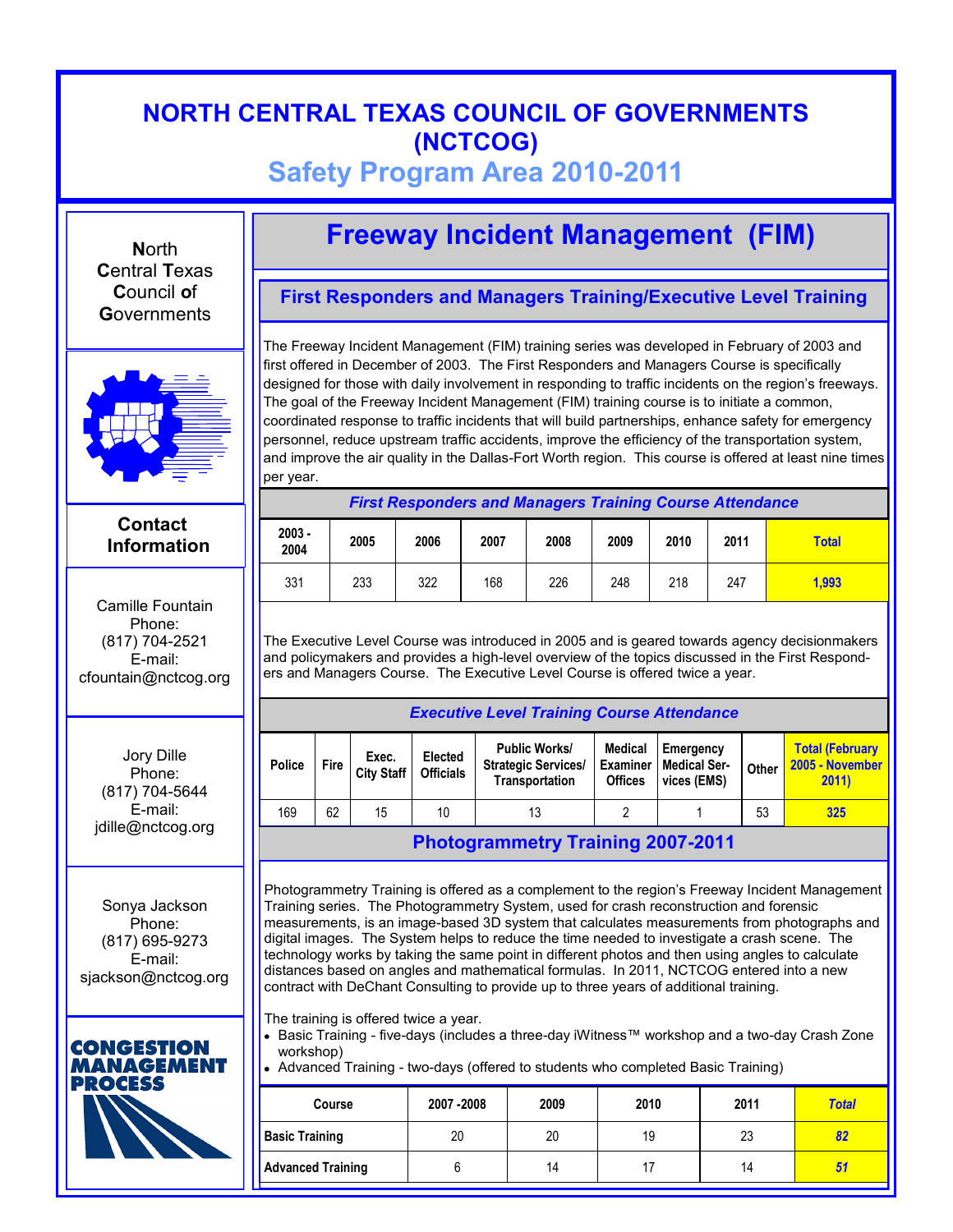## **NCTCOG 16-County Crash and Fatality Data 2008-2010**

In 2007, NCTCOG began to receive regional crash data from TxDOT's Crash Records Information System (CRIS). The data will be used to develop a Regional Safety Information System, which will be a clearinghouse for safety-related incident data from incidents that occur in the region. The collected data will help identify crash hotspots and assist in the development of improvement strategies for the locations. There is a lag time of one year for the crash data that we receive and report. The performance measures below highlight reportable crashes and fatalities that occurred in the North Texas region in 2008, 2009 and 2010.

|                   |        | <b>2008-2010 Crashes</b> |        |                          |                   |      | 2008-2010 Fatalities |      |                          |
|-------------------|--------|--------------------------|--------|--------------------------|-------------------|------|----------------------|------|--------------------------|
| County            | 2008   | 2009                     | 2010   | % Change<br>2009 to 2010 | County            | 2008 | 2009                 | 2010 | % Change<br>2009 to 2010 |
| Collin            | 9,876  | 10,007                   | 8,736  | $-12.70%$                | Collin            | 34   | 38                   | 32   | $-15.79%$                |
| <b>Dallas</b>     | 35,319 | 36.874                   | 35,409 | $-3.97%$                 | <b>Dallas</b>     | 231  | 155                  | 167  | 7.74%                    |
| Denton            | 7,892  | 7,909                    | 7,168  | $-9.37%$                 | Denton            | 29   | 32                   | 39   | 21.88%                   |
| <b>Ellis</b>      | 2,153  | 2,086                    | 1,917  | $-8.10%$                 | <b>Ellis</b>      | 21   | 16                   | 14   | $-12.50%$                |
| Erath             | 615    | 596                      | 553    | $-7.21%$                 | Erath             | 9    | 15                   | 6    | $-60.00\%$               |
| Hood              | 931    | 696                      | 654    | $-6.03%$                 | Hood              | 15   | 7                    | 3    | $-57.14%$                |
| Hunt              | 1,101  | 1,150                    | 1,063  | $-7.57%$                 | Hunt              | 19   | 15                   | 15   | 0.00%                    |
| <b>Johnson</b>    | 3,029  | 2,369                    | 2,093  | $-11.65%$                | Johnson           | 27   | 24                   | 23   | $-4.17%$                 |
| Kaufman           | 1,562  | 1,480                    | 1,395  | $-5.74%$                 | Kaufman           | 17   | 17                   | 18   | 5.88%                    |
| <b>Navarro</b>    | 1,150  | 1,137                    | 992    | $-12.75%$                | <b>Navarro</b>    | 14   | 5                    | 6    | 20.00%                   |
| <b>Palo Pinto</b> | 612    | 566                      | 425    | $-24.91%$                | <b>Palo Pinto</b> | 10   | 10                   | 7    | $-30.00\%$               |
| Parker            | 1.877  | 1.934                    | 1.606  | $-16.96%$                | <b>Parker</b>     | 20   | 15                   | 13   | $-13.33%$                |
| <b>Rockwall</b>   | 1,069  | 903                      | 929    | 2.88%                    | Rockwall          | 2    | 3                    | 7    | 133.33%                  |
| Somervell         | 202    | 157                      | 161    | 2.55%                    | Somervell         | 5    | 4                    | 3    | $-25.00%$                |
| Tarrant           | 27,651 | 27.950                   | 22,652 | $-18.96$                 | Tarrant           | 134  | 128                  | 123  | $-3.91%$                 |
| Wise              | 1,050  | 904                      | 892    | $-1.33$                  | Wise              | 20   | 12                   | 12   | 0.00%                    |
| <b>Total</b>      | 96,089 | 96,718                   | 86.645 | $-10.41%$                | <b>Total</b>      | 607  | 496                  | 488  | $-1.61%$                 |

*Source (Crashes): TxDOT's Crash Records Information System (CRIS) - All TxDOT disclaimers apply to this information.*

*Source (Fatalities) : Fatality Analysis Reporting System (FARS) Web-Based Encyclopedia (http://www-fars.nhtsa.dot.gov/)*

Note: A reportable motor vehicle crash is defined by TxDOT as: "Any crash involving a motor vehicle in transport that occurs or originates on a traffic way, results in injury<br>to or death of any person, or damage to propert

## **NCTCOG 16-County HazMat Incidents**

The performance measures below highlight Hazardous Material (HazMat) incidents that occurred on limited access facilities within NCTCOG's 16-county region. The data only include incidents that are classified as Mobile Incidents. Other classifications of incidents may have occurred, but are not included.

|                                        |                |                |                | NCTCOG 16-County HazMat Spills 2008-2010 | <b>2010 HazMat Incident Locations Map</b>                   |
|----------------------------------------|----------------|----------------|----------------|------------------------------------------|-------------------------------------------------------------|
| <b>County</b>                          | 2008           | 2009           | 2010           | % Change<br>2009-2010                    |                                                             |
| Collin                                 | 1              | 2              | $\Omega$       | $-100%$                                  | Legend<br>▣<br>$\triangle$<br>Dealers                       |
| <b>Dallas</b>                          | 8              | 5              | 5              | 0%                                       | $\qquad \qquad \blacksquare$<br>$\sim$ Gas                  |
| Denton                                 | $\Omega$       | $\mathbf{1}$   | $\Omega$       | $-100%$                                  | B<br>靏<br><b>The MAInney</b><br>$\overline{m}$              |
| Ellis                                  | 2              | 5              | 1              | $-80%$                                   | нq<br>肩<br>w                                                |
| Erath                                  | 0              | $\Omega$       | 1              | 100%                                     |                                                             |
| Hood                                   | $\Omega$       | $\Omega$       | $\Omega$       | 0%                                       | $\blacksquare$<br>ſщ.<br>Reckwall                           |
| Hunt                                   | 0              | 1              | 1              | $0\%$                                    | Parker<br>Е<br>U<br>$\bullet$ $\bullet$<br>$\blacktriangle$ |
| Johnson                                | $\Omega$       | $\Omega$       | $\Omega$       | 0%                                       | Pale Plate<br>۰<br>-<br>۰<br>담                              |
| Kaufman                                | $\Omega$       | $\Omega$       | $\Omega$       | 0%                                       | <b>Dallas</b><br>Terrant                                    |
| Navarro                                | $\Omega$       | $\Omega$       | $\mathbf 0$    | $0\%$                                    | 露<br>Kastana                                                |
| Parker                                 | $\mathbf 0$    | $\mathbf{1}$   | $\mathbf 0$    | $-100%$                                  | <b>Ellis</b><br>価                                           |
| Palo Pinto                             | $\Omega$       | 1              | $\Omega$       | $-100%$                                  |                                                             |
| Rockwall                               | $\Omega$       | $\Omega$       | $\Omega$       | $0\%$                                    | <b>Truth</b>                                                |
| Somervell                              | $\Omega$       | 1              | $\Omega$       | $-100%$                                  |                                                             |
| Tarrant                                | $\overline{2}$ | 3              | $\Omega$       | $-100%$                                  |                                                             |
| Wise                                   | 0              | $\overline{2}$ | $\overline{2}$ | 0%                                       |                                                             |
| <b>Total</b>                           | 13             | 22             | 10             | $-54.55%$                                |                                                             |
| Source: National Response Center (NRC) |                |                |                |                                          |                                                             |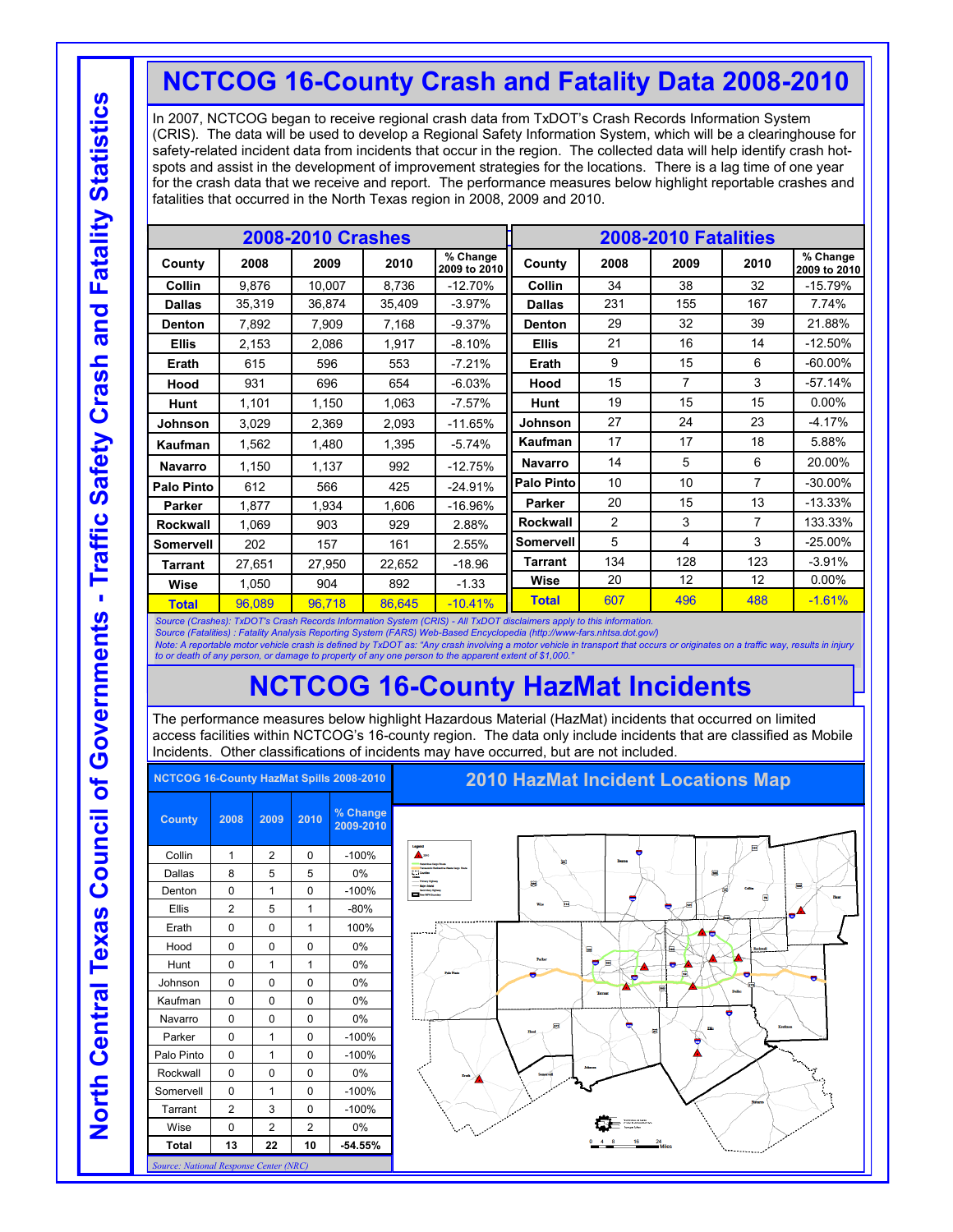# **NCTCOG - Safety Programs and Projects**

#### **Contributing Factors for Serious Injury and Fatality Crashes**

The NCTCOG Safety Program Area performed an analysis on the top 10 Contributing Factors for serious injury and fatality crashes, as well as analyzed the associated countermeasures to assist in reducing crashes. For 2010, there were 3,677 serious injury and fatality crashes on limited access facilities (IH, SH, and US) in the 12-county MPA. The tables below show the primary and secondary contributing factors; however there were many instances in which multiple factors were related to a crash.

|              | <b>Primary Contributing Factors</b>                                                                                             | <b>Percentage</b> |                | <b>Secondary Contributing Factors</b>                                                                                | <b>Percentage</b> |
|--------------|---------------------------------------------------------------------------------------------------------------------------------|-------------------|----------------|----------------------------------------------------------------------------------------------------------------------|-------------------|
|              | Speeding (Overlimit / Unsafe Speed / Failed to<br>Control Speed)                                                                | 27.86%            |                | Speeding - (Overlimit / Unsafe Speed / Failed to<br>Control Speed)                                                   | 22.71%            |
| $\mathbf{2}$ | Driver Related (Distraction in Vehicle / Driver<br>Inattention / Road Rage / Drove Without Headlights)                          | 11.26%            | $\overline{2}$ | Driver Related - (Distraction in Vehicle / Driver<br>Inattention)                                                    | 17.19%            |
|              | 3 Faulty Evasive Action                                                                                                         | 8.89%             |                | 3 Faulty Evasive Action                                                                                              | 13.47%            |
|              | 4 Followed Too Closely                                                                                                          | 8.27%             |                | 4 Under Influence - (Had Been Drinking / Alcohol / Drug)                                                             | 13.17%            |
|              | 5 Changed Lane When Unsafe                                                                                                      | 7.58%             |                | 5 Followed Too Closely                                                                                               | 7.34%             |
|              | 6 Failed to Drive in Single Lane                                                                                                | 5.72%             |                | 6 Failed to Drive in Single Lane                                                                                     | 7.04%             |
|              | Disregard Traffic Control - (Stop and Go Signal / Stop<br>Sign or Light)                                                        | 4.97%             |                | Changed Lane When Unsafe                                                                                             | 4.02%             |
| 8            | Failed to Yield ROW (Open Intersection / Private<br>Drive / To Pedestrian / Stop Sign / Yield Sign / Turning<br>$\mathsf{Left}$ | 4.23%             |                | 8 Failed to Yield ROW - (Turn on Red / Open Intersection<br>/ Private Drive / Stop Sign / Yield Sign / Turning Left) | 1.81%             |
| 9            | Under Influence - (Had Been Drinking / Alcohol / Drug)                                                                          | 3.76%             | 9              | Disregard Traffic Control (Stop and Go Signal / Stop<br>Sign or Light)                                               | 1.41%             |
|              |                                                                                                                                 |                   |                | Failed to Pass Safely (Left / Right / Overtake and Pass                                                              |                   |
|              | 10 Fatiqued or Asleep                                                                                                           | 1.80%             |                | 10 Insufficient Clearance)                                                                                           | 1.31%             |
|              |                                                                                                                                 |                   |                |                                                                                                                      |                   |

### **NCTCOG Regional Cell Phone In School Zone Ban Inventory**

Cities across the region were surveyed to determine if they implemented a ban on using a cell phone in school zones. Information, such as date of implementation and sign enforcement, were collected from cities that implemented the ban. The inventory only includes cities with a population of 25,000 or more. As of September 2011, 28 cities within the NCTCOG region reported having a ban on using a cell phone in school zones.

| <b>Cities that implemented Cell Phone</b><br>in School Zone Ban |                        | <b>NCTCOG Cell Phone in School Zone Ban Map</b>                                                                                    |
|-----------------------------------------------------------------|------------------------|------------------------------------------------------------------------------------------------------------------------------------|
| Arlington                                                       | Irving                 |                                                                                                                                    |
| Bedford                                                         | Keller                 | <b>Dentor</b>                                                                                                                      |
| Cedar Hill                                                      | Lancaster              |                                                                                                                                    |
| Cleburne                                                        | Little Elm             | $\equiv$<br>Wise                                                                                                                   |
| Corsicana                                                       | McKinney               | <b>Hunt</b><br>Parker<br><b>Rockwal</b>                                                                                            |
| Dallas                                                          | Mesquite               | <b>Palo Pinto</b><br>Kaufman                                                                                                       |
| Denton                                                          | North Richland Hills   |                                                                                                                                    |
| Duncanville                                                     | Plano                  | <b>Hood</b>                                                                                                                        |
| Farmers Branch                                                  | Richardson             | Erath<br><b>Somervell</b>                                                                                                          |
| <b>Flower Mound</b>                                             | The Colony             |                                                                                                                                    |
| Fort Worth                                                      | <b>University Park</b> | <b>Navarro</b>                                                                                                                     |
| Grapevine                                                       | Waxahachie             | Legend<br>Ban Implemented - 25,000 +                                                                                               |
| Greenville                                                      | Weatherford            | Ban Not Implemented - 25,000 +<br>No Response - 25,000 +                                                                           |
| <b>Haltom City</b>                                              | Wylie                  | <b>MPA Boundary</b><br>Note: Only Cities with a population of 25,000 or more are displayed<br><b>Counties</b><br>Created: 06/30/11 |